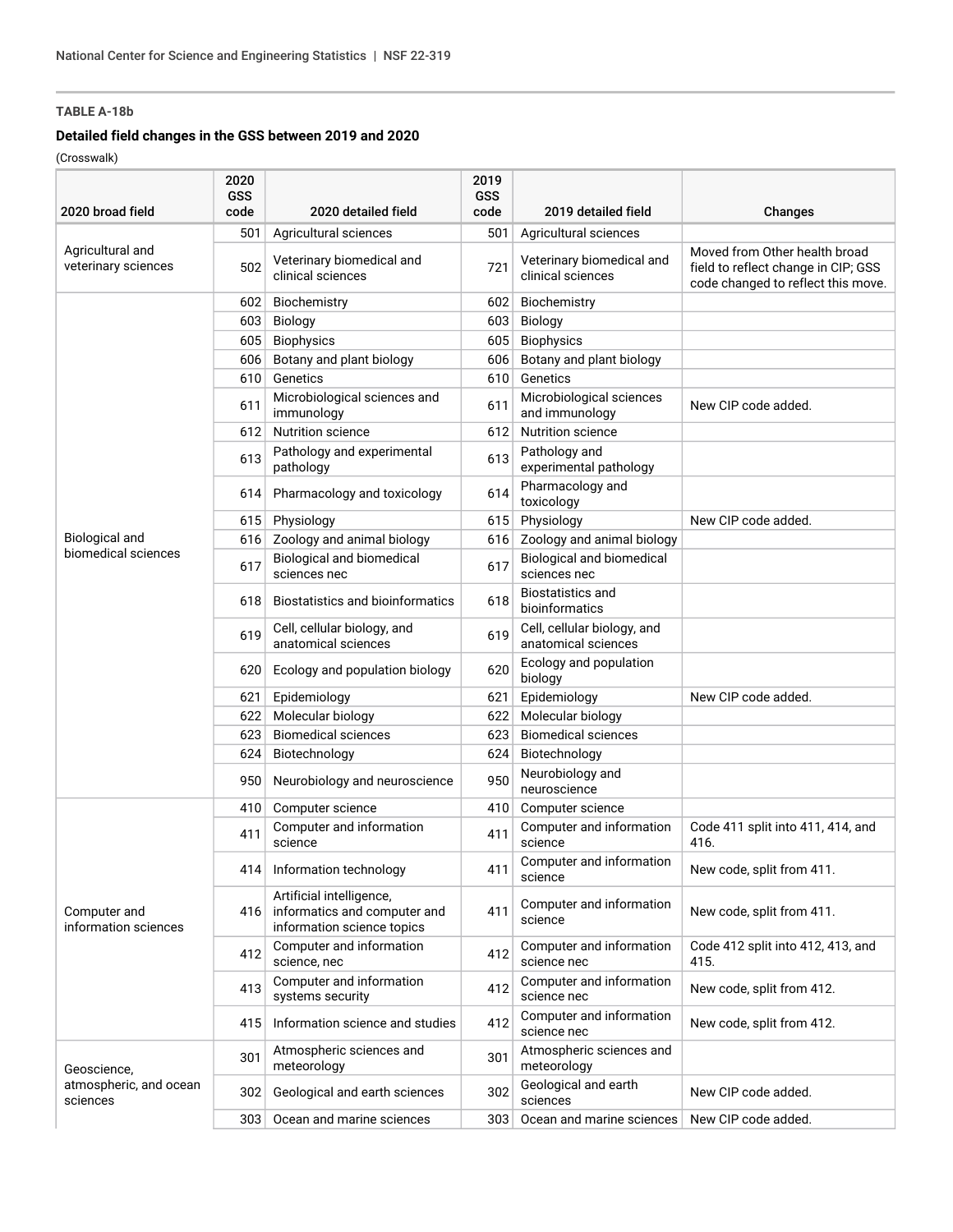#### **Detailed field changes in the GSS between 2019 and 2020**

| 2020 broad field                      | 2020<br><b>GSS</b><br>code | 2020 detailed field                                     | 2019<br><b>GSS</b><br>code | 2019 detailed field                                 | Changes                                                                                                                            |
|---------------------------------------|----------------------------|---------------------------------------------------------|----------------------------|-----------------------------------------------------|------------------------------------------------------------------------------------------------------------------------------------|
|                                       | 304                        | Geoscience, atmospheric, and<br>ocean sciences nec      | 304                        | Geoscience, atmospheric,<br>and ocean sciences nec  |                                                                                                                                    |
| Mathematics and<br>statistics         | 404                        | Applied mathematics                                     | 402                        | Mathematics and applied<br>mathematics              | New code split from 402; 402 was<br>retired.                                                                                       |
|                                       | 405                        | <b>Mathematics</b>                                      | 402                        | Mathematics and applied<br>mathematics              | New code split from 402; 402 was<br>retired. New CIP code added.                                                                   |
|                                       | 403                        | <b>Statistics</b>                                       | 403                        | <b>Statistics</b>                                   | New CIP code added.                                                                                                                |
|                                       | 980                        | Multidisciplinary and<br>interdisciplinary studies nec  | 980                        | Multidisciplinary and<br>interdisciplinary studies  | Name changed to reflect the new<br>structure of the broad field; 980<br>split into 980, 981, 982, and 983.<br>Added new CIP codes. |
| Multidisciplinary and                 | 981                        | Computational science                                   | 980                        | Multidisciplinary and<br>interdisciplinary studies  | Split from 980.                                                                                                                    |
| interdisciplinary studies             | 982                        | Biological and physical sciences                        | 980                        | Multidisciplinary and<br>interdisciplinary studies  | Split from 980.                                                                                                                    |
|                                       | 983                        | International and global studies                        | 980                        | Multidisciplinary and<br>interdisciplinary studies  | Split from 980.                                                                                                                    |
|                                       | 984                        | Data science and data analytics                         | 984                        | Data science and data<br>analytics                  | New code comprised of new 2020<br>CIP codes.                                                                                       |
| Natural resources and<br>conservation | 510                        | Environmental science and<br>studies                    | 510                        | Environmental science and<br>studies                |                                                                                                                                    |
|                                       | 511                        | Forestry, natural resources and<br>conservation         | 511                        | Forestry, natural resources<br>and conservation     | New CIP codes added.                                                                                                               |
|                                       | 201                        | Astronomy and astrophysics                              | 201                        | Astronomy and<br>astrophysics                       |                                                                                                                                    |
|                                       | 202                        | Chemistry                                               | 202                        | Chemistry                                           | New CIP code added.                                                                                                                |
| Physical sciences                     | 203                        | Physics                                                 | 203                        | Physics                                             |                                                                                                                                    |
|                                       | 204                        | Physical sciences nec                                   | 204                        | Physical sciences nec                               | New CIP code added.                                                                                                                |
|                                       | 205                        | Materials sciences                                      | 205                        | <b>Materials sciences</b>                           |                                                                                                                                    |
|                                       | 801                        | Psychology, general                                     | 801                        | Psychology, general                                 |                                                                                                                                    |
|                                       | 803                        | Clinical psychology                                     | 803                        | Clinical psychology                                 |                                                                                                                                    |
|                                       | 804                        | Applied psychology                                      | 804                        | Counseling and applied<br>psychology                | Code 804 split into 804 and 806;<br>name changed to reflect the code<br>split. New CIP code added.                                 |
| Psychology                            | 806                        | Counseling psychology                                   | 804                        | Counseling and applied<br>psychology                | New code, split from 804.                                                                                                          |
|                                       | 805                        | Research and experimental<br>psychology                 | 805                        | Research and experimental<br>psychology             | Two CIP codes moved from 804<br>for alignment with TOD and CIP;<br>new CIP code added.                                             |
|                                       | 815                        | Human development                                       | 915                        | Human development                                   | Moved from Social sciences.                                                                                                        |
| Social sciences                       | 901                        | Agricultural and natural<br>resource economics          | 901                        | Agricultural economics                              | Name changed.                                                                                                                      |
|                                       | 902                        | Anthropology                                            | 902                        | Anthropology                                        | New CIP code added.                                                                                                                |
|                                       | 903                        | Economics (except agricultural<br>and natural resource) | 903                        | Economics (except<br>agricultural)                  | Name changed. New CIP code<br>added.                                                                                               |
|                                       | 904                        | Geography and cartography                               | 904                        | Geography and cartography                           |                                                                                                                                    |
|                                       | 905                        | History and philosophy of<br>science and technology     | 905                        | History and philosophy of<br>science and technology |                                                                                                                                    |
|                                       | 906                        | Linguistics                                             | 906                        | Linguistics                                         | New CIP codes added.                                                                                                               |
|                                       | 907                        | Political science and<br>government                     | 907                        | Political science and<br>government                 |                                                                                                                                    |
|                                       | 908                        | Sociology and population<br>studies                     | 908                        | Sociology                                           | Name changed. New CIP codes<br>added.                                                                                              |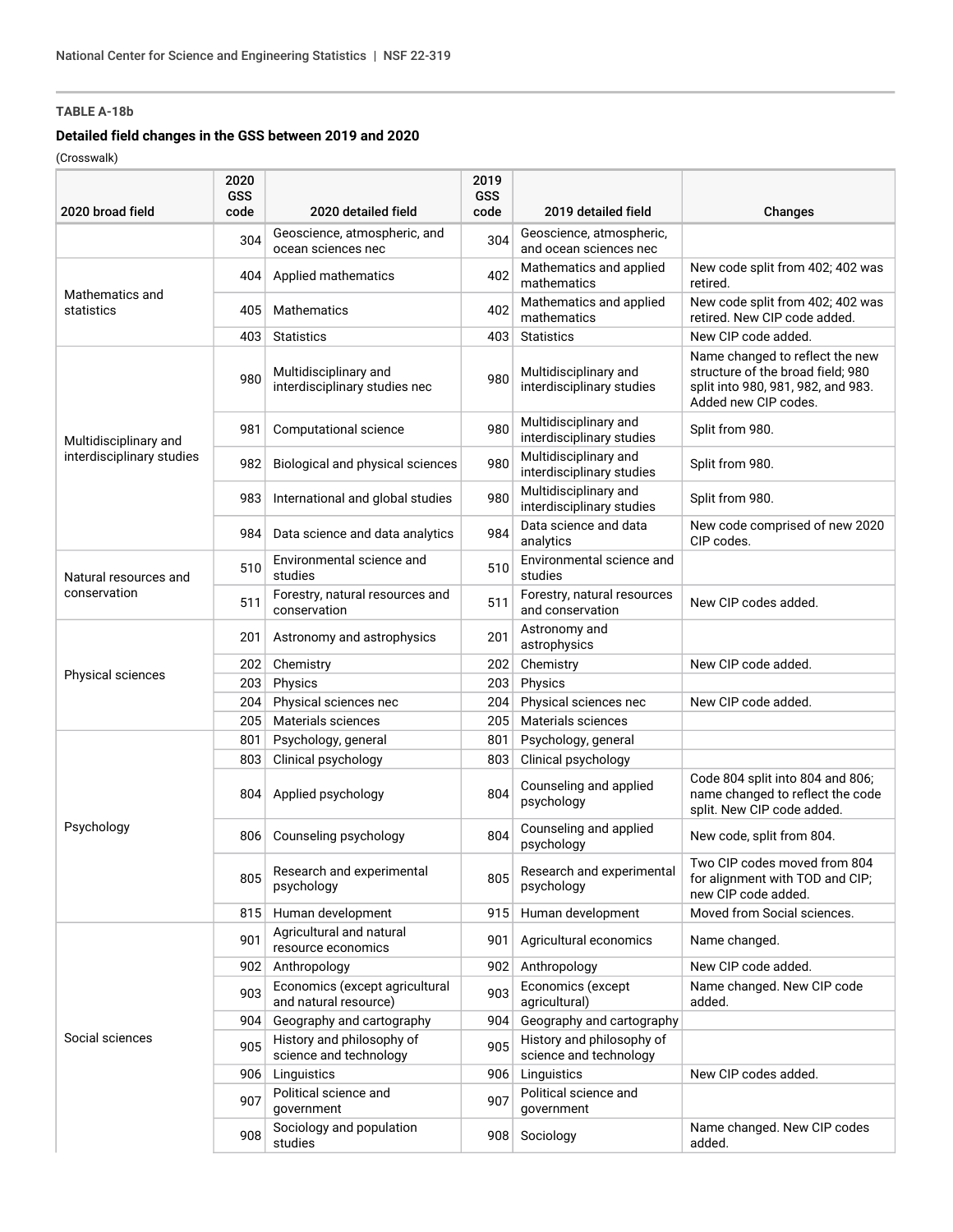#### **Detailed field changes in the GSS between 2019 and 2020**

|                                                                        | 2020<br><b>GSS</b> |                                                                            | 2019<br><b>GSS</b> |                                                               |                                                                     |
|------------------------------------------------------------------------|--------------------|----------------------------------------------------------------------------|--------------------|---------------------------------------------------------------|---------------------------------------------------------------------|
| 2020 broad field                                                       | code               | 2020 detailed field                                                        | code               | 2019 detailed field                                           | Changes                                                             |
|                                                                        | 910                | Social sciences nec                                                        | 910                | Social sciences nec                                           | Codes 916, 917, and 918 split from<br>910.                          |
|                                                                        | 916                | Area, ethnic, cultural, gender,<br>and group studies                       | 910                | Social sciences nec                                           | Split from 910.                                                     |
|                                                                        | 917                | Criminology                                                                | 910                | Social sciences nec                                           | Split from 910.                                                     |
|                                                                        | 918                | Urban studies and affairs                                                  | 910                | Social sciences nec                                           | Split from 910.                                                     |
|                                                                        | 911                | Criminal justice and safety<br>studies                                     | 911                | Criminal justice and safety<br>studies                        |                                                                     |
|                                                                        | 912                | International relations and<br>national security studies                   | 912                | International relations and<br>national security studies      |                                                                     |
|                                                                        | 914                | Public policy analysis                                                     | 914                | Public policy analysis                                        |                                                                     |
| Aerospace, aeronautical,<br>and astronautical<br>engineering           | 101                | Aerospace, aeronautical, and<br>astronautical engineering                  | 101                | Aerospace, aeronautical,<br>and astronautical<br>engineering  | New CIP code added.                                                 |
| Biological, biomedical,<br>and biosystems                              | 103                | Bioengineering and biomedical<br>engineering                               | 103                | Bioengineering and<br>biomedical engineering                  |                                                                     |
| engineering                                                            | 115                | <b>Biological and biosystems</b><br>engineering                            | 115                | <b>Biological and biosystems</b><br>engineering               |                                                                     |
| Chemical, petroleum, and                                               | 104                | Chemical engineering                                                       | 104                | Chemical engineering                                          |                                                                     |
| chemical-related<br>engineering                                        | 113                | Petroleum engineering                                                      | 113                | Petroleum engineering                                         |                                                                     |
| Civil, environmental,                                                  | 105                | Civil engineering                                                          | 105                | Civil engineering                                             | Code split.                                                         |
| transportation and<br>related engineering fields                       | 117                | Architectural, environmental,<br>construction and surveying<br>engineering | 105                | Civil engineering                                             | Split from 105.                                                     |
| Electrical, electronics,<br>communications and<br>computer engineering | 118                | Computer engineering                                                       | 106                | Electrical, electronics, and<br>communications<br>engineering | Split from 106                                                      |
|                                                                        | 106                | Electrical, electronics, and<br>communications engineering                 | 106                | Electrical, electronics, and<br>communications<br>engineering | Code split. New CIP code added.                                     |
| Industrial, manufacturing,                                             | 108                | Industrial and manufacturing<br>engineering                                | 108                | Industrial and<br>manufacturing engineering                   | Code split.                                                         |
| systems engineering and<br>operations research                         | 119                | Systems engineering and<br>operations research                             | 108                | Industrial and<br>manufacturing engineering                   |                                                                     |
| Mechanical engineering                                                 | 109                | Mechanical engineering                                                     | 109                | Mechanical engineering                                        |                                                                     |
| Metallurgical, mining,<br>materials and related                        | 110                | Metallurgical and materials<br>engineering                                 | 110                | Metallurgical and materials<br>engineering                    |                                                                     |
| engineering fields                                                     | 111                | Mining engineering                                                         | 111                | Mining engineering                                            |                                                                     |
| Engineering, other                                                     | 102                | Agricultural engineering                                                   | 102                | Agricultural engineering                                      |                                                                     |
|                                                                        | 107                | Engineering mechanics, physics,<br>and science                             | 107                | Engineering mechanics,<br>physics, and science                |                                                                     |
|                                                                        | 112                | Nuclear engineering                                                        | 112                | Nuclear engineering                                           |                                                                     |
|                                                                        | 114                | Engineering nec                                                            | 114                | Engineering nec                                               | New CIP code added.                                                 |
|                                                                        | 116                | Nanotechnology                                                             | 116                | Nanotechnology                                                |                                                                     |
| Clinical medicine                                                      | 701                | Anesthesiology                                                             | 701                | Anesthesiology                                                | Most PD and NFR CIP codes<br>changed due to changes in CIP<br>2020. |
|                                                                        | 702                | Cardiology and cardiovascular<br>disease                                   | 702                | Cardiology and<br>cardiovascular disease                      | Most PD and NFR CIP codes<br>changed due to changes in CIP<br>2020. |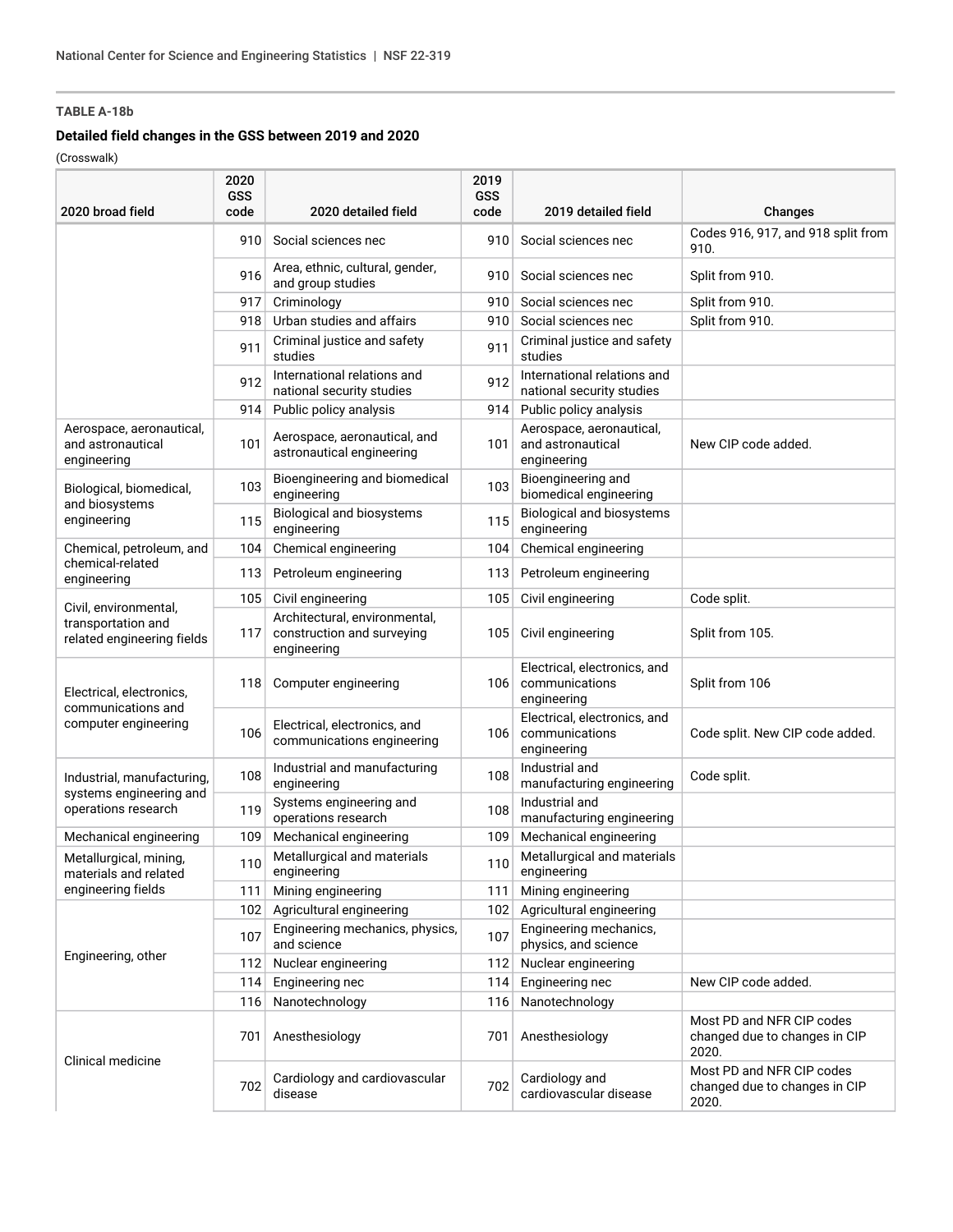## **Detailed field changes in the GSS between 2019 and 2020**

| 2020 broad field | 2020<br><b>GSS</b><br>code | 2020 detailed field                        | 2019<br><b>GSS</b><br>code | 2019 detailed field                                                          | Changes                                                                                  |
|------------------|----------------------------|--------------------------------------------|----------------------------|------------------------------------------------------------------------------|------------------------------------------------------------------------------------------|
|                  | 703                        | Oncology and cancer research               | 703                        | Oncology and cancer<br>research                                              | Most PD and NFR CIP codes<br>changed due to changes in CIP<br>2020.                      |
|                  | 704                        | Endocrinology, diabetes, and<br>metabolism | 704                        | Endocrinology, diabetes,<br>and metabolism                                   | Most PD and NFR CIP codes<br>changed due to changes in CIP<br>2020.                      |
|                  | 705                        | Gastroenterology                           | 705                        | Gastroenterology                                                             | Most PD and NFR CIP codes<br>changed due to changes in CIP<br>2020.                      |
|                  |                            | 706 Hematology                             | 706                        | Hematology                                                                   | Most PD and NFR CIP codes<br>changed due to changes in CIP<br>2020.                      |
|                  | 707                        | Neurology and neurosurgery                 | 707                        | Neurology and<br>neurosurgery                                                | Most PD and NFR CIP codes<br>changed due to changes in CIP<br>2020.                      |
|                  | 708                        | Obstetrics and gynecology                  | 708                        | Obstetrics and gynecology                                                    | Most PD and NFR CIP codes<br>changed due to changes in CIP<br>2020.                      |
|                  | 709                        | Ophthalmology                              | 709                        | Ophthalmology                                                                | Most PD and NFR CIP codes<br>changed due to changes in CIP<br>2020.                      |
|                  | 710                        | Otorhinolaryngology                        | 710                        | Otorhinolaryngology                                                          | Most PD and NFR CIP codes<br>changed due to changes in CIP<br>2020.                      |
|                  | 711                        | Pediatrics                                 | 711                        | Pediatrics                                                                   | Most PD and NFR CIP codes<br>changed due to changes in CIP<br>2020.                      |
|                  |                            | 712 Public health                          |                            | 712 Public health                                                            | New CIP codes added.                                                                     |
|                  |                            | 713 Psychiatry                             |                            | 713 Psychiatry                                                               | Most PD and NFR CIP codes<br>changed due to changes in CIP<br>2020.                      |
|                  | 714                        | Pulmonary disease                          | 714                        | Pulmonary disease                                                            | Most PD and NFR CIP codes<br>changed due to changes in CIP<br>2020.                      |
|                  | 715                        | Radiological sciences                      | 715                        | Radiological sciences                                                        | Most PD and NFR CIP codes<br>changed due to changes in CIP<br>2020.                      |
|                  |                            | 716 Surgery                                |                            | 716 Surgery                                                                  | Most PD and NFR CIP codes<br>changed due to changes in CIP<br>2020.                      |
|                  | 717                        | Clinical medicine nec                      | 717                        | Clinical medicine nec                                                        | Now PD and NFR only. Most PD<br>and NFR CIP codes changed due to<br>changes in CIP 2020. |
|                  | 725                        | Clinical and medical laboratory<br>science | 729                        | Medical clinical sciences<br>and clinical and medical<br>laboratory sciences | New code comprised of new 2020<br>CIP codes, newly eligible codes<br>and codes from 717. |
|                  | 730                        | Medical clinical sciences                  | 729                        | Medical clinical sciences<br>and clinical and medical<br>laboratory sciences | New code comprised of new 2020<br>CIP codes.                                             |
|                  | 718                        | Dental sciences                            | 718                        | Dental sciences                                                              | New CIP codes added.                                                                     |
|                  | 719                        | Nursing science                            | 719                        | Nursing science                                                              |                                                                                          |
| Other health     |                            | 720 Pharmaceutical sciences                | 720                        | Pharmaceutical sciences                                                      |                                                                                          |
|                  | 722                        | Other health nec                           | 722                        | Other health nec                                                             | New CIP codes added. Code split.                                                         |
|                  | 723                        | Communication disorders<br>sciences        | 723                        | Communication disorders<br>sciences                                          |                                                                                          |